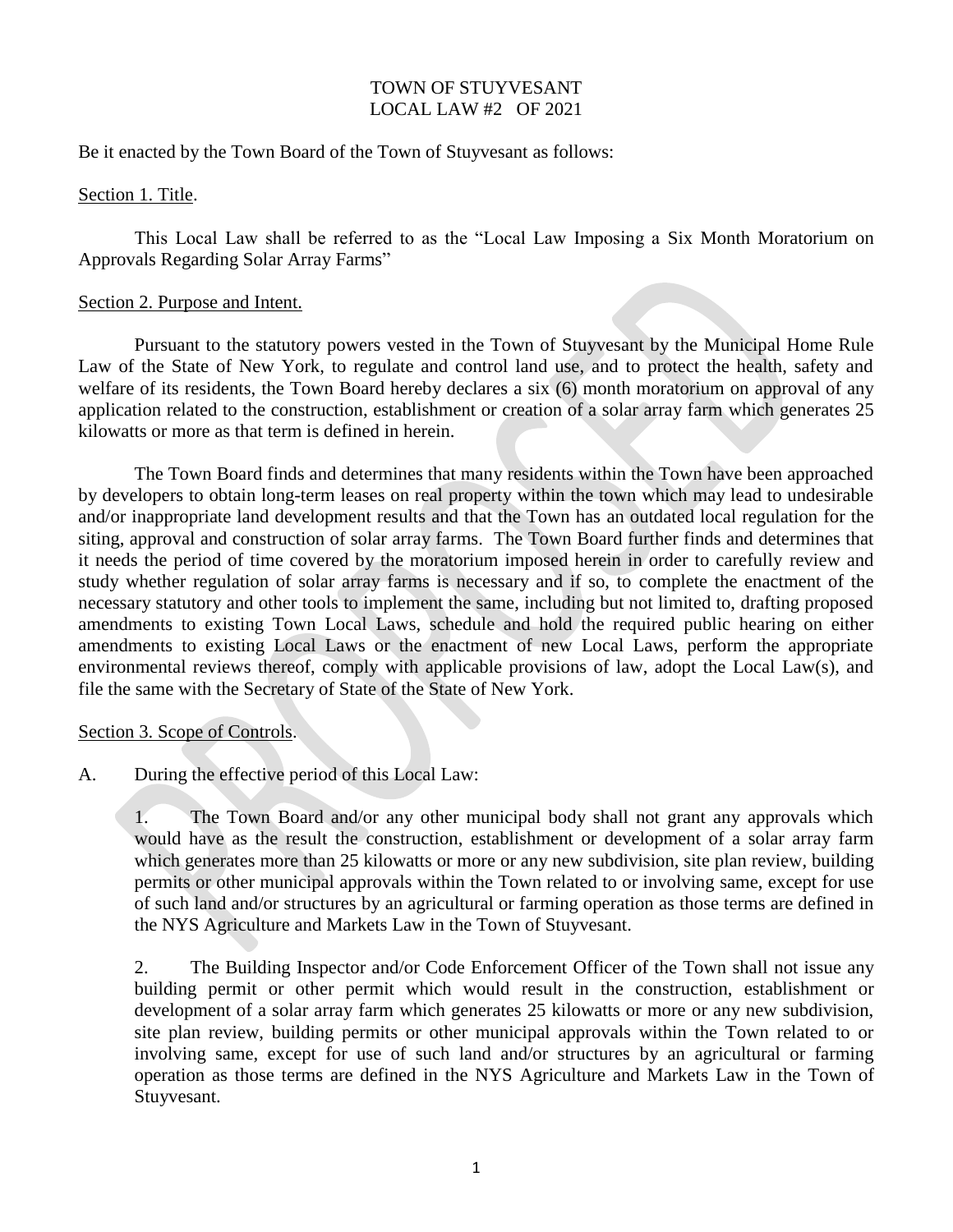B. The Town Board reserves the right to direct the Town Building and Code Inspector to revoke or rescind any Building Permits or Certificates of Occupancy issued in violation of this Local Law.

C. This moratorium shall not be applicable such projects which are to be located on State, County or Town-owned real property.

D. Definitions. For the purposes of this local law the following terms shall mean:

SOLAR ARRAY FARM: A solar collector(s) or other device(s) or structural design feature(s) of a structure which generates 25 kilowatts or more that relies upon sunshine as an energy source and is capable of collecting, distributing, and storing (if appropriate to the technology) the sun's radiant energy for a beneficial use which is intended to be utilized for any purpose other than private residential or agricultural use.

Section 4. No Consideration of New Applications Except Applications Currently before the Planning Board.

No applications for the construction, establishment or development of a solar array farm which generates 25 kilowatts or more in the Town shall be considered, reviewed or approved.

However, any pending application currently before the Town Planning Board for approval of a site plan, a site plan review, building permits or other municipal approvals, a variance, or other permits relating to same shall be considered by any board, officer or agency of the Town while the moratorium imposed by this Local Law is in effect and may be reviewed and approved under the requirements of the existing laws of the Town. This moratorium shall not be applicable such projects which are to be located on State, County or Town-owned real property.

# Section 5. Term.

The moratorium imposed by this Local Law shall be in effect for a period of six (6) months from the effective date of this Local Law. The Town Board reserves the right to enact subsequent short-term periodic moratoria in the future, in the event it determines that such subsequent local laws or extensions are necessary and in the public's interest.

# Section 6. Penalties.

Any person, firm or corporation that shall establish or develop any new subdivision, use that would require a site plan review, building permits or other municipal approvals for the construction, establishment or approval of a solar array farm which generates 25 kilowatts or more in the Town in violation of the provisions of this Local Law shall be subject to:

A. Such penalties as may otherwise be provided for in the Town's Site Plan Review Law and by applicable local laws, ordinances, rules, regulations of the Town for violations; and

B. Injunctive relief in favor of the Town to cease any and all such actions which conflict with this Local Law.

Section 7. Validity.